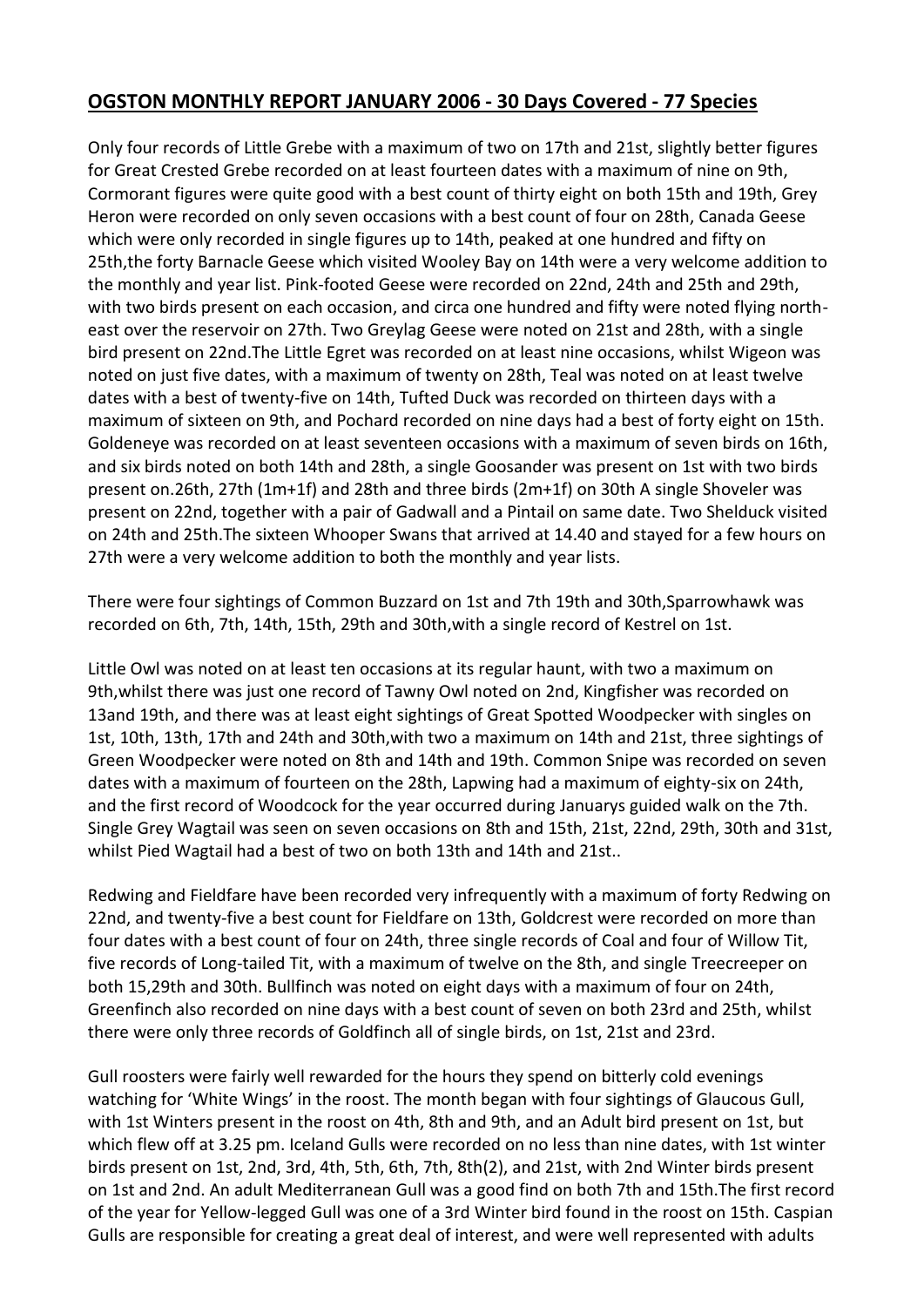on 1st, 2nd, 4th(2), 5th, 8th(2), 9th(2), 11th, 15th (3), and 1st Winters on 3rd, 4th, 9th, 15th and 21st, and a 3rd Winter bird was present on 9th.

The only other birds worth mentioning during the month were two Lesser Redpoll recorded on 17th, and three Reed Bunting on 25th.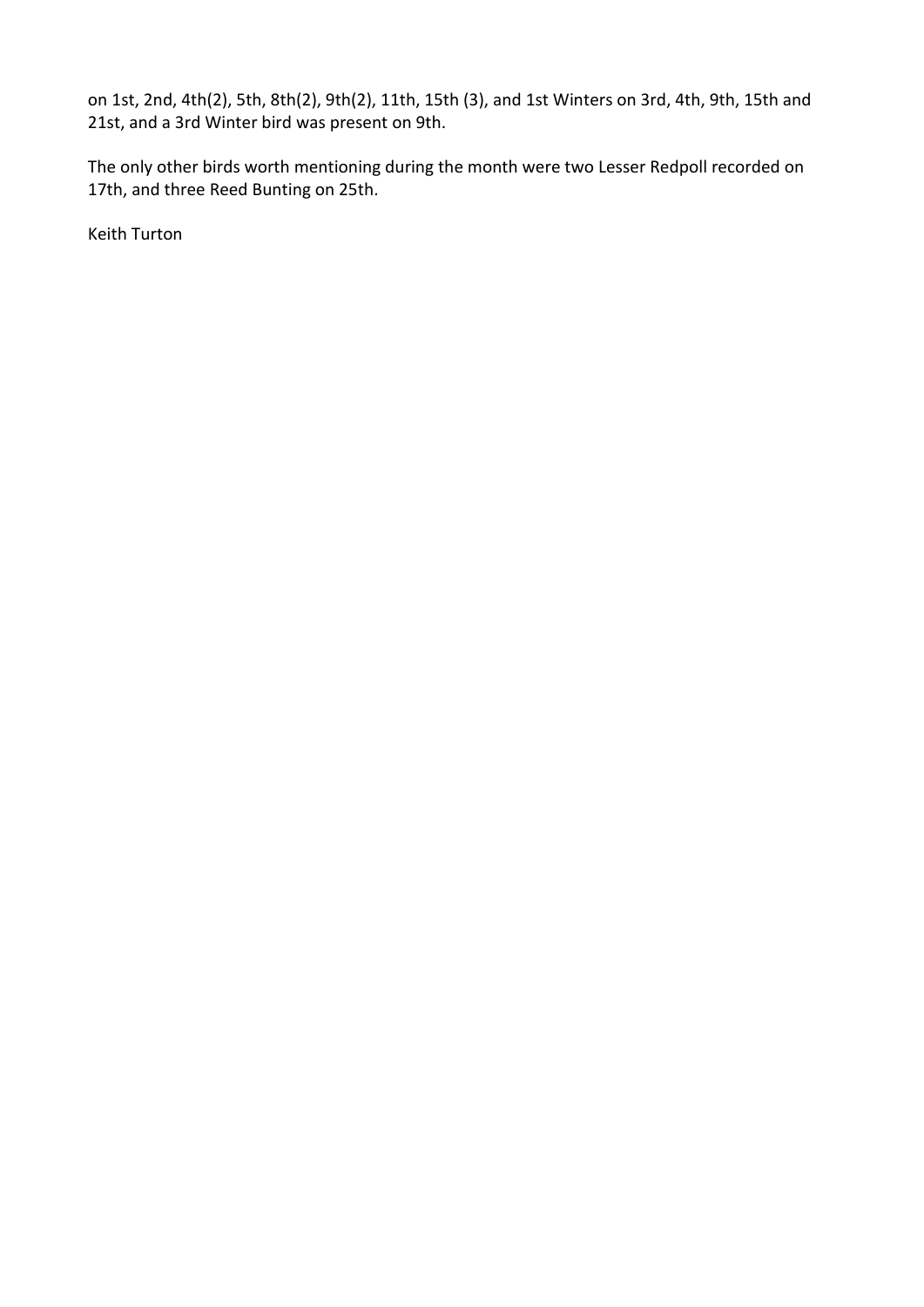# **OGSTON MONTHLY REPORT FEBRUARY 2006 - 26 Days Covered - 77 Species.**

Little Grebe was noted on at least thirteen occasions with a best count of five on 9th, Great Crested Grebe was recorded on at least fourteen dates with a maximum twenty-two on 19th, Cormorant had a best of forty one on 25th, Grey Heron numbers were on the increase and fortyone were noted on 18th, the Little Egret, although not seen every day, was still present up to24th. A single Mute Swan visited on 13th, but only stayed a few hours, two Pink-footed Geese were present on 2nd, 11th and 12th, a single Greylag Goose on 16th, and the resident flock of Canada Geese peaked at one hundred-sixty nine on 10th. Single Shelduck was present on 12th and Wigeon reached twenty-four on 10th whilst Tufted Duck also had a maximum of twenty-four recorded on 17th, Pochard had a best count of twenty on 3rd, and Goosander was noted on ten occasions with a total of thirteen birds including three males, four females and at least two 'redhead's', Goldeneye was recorded on most days with a maximum of eleven birds on 27th,some of the drakes were displaying on occasions. A Water Rail calling late evening during the gull roost on 26th was a very welcome addition to the year list.

Sparrowhawk was noted on eighteen days and had a maximum count of two birds on 8th, 10th, 15th, 23rd and 24th, Kestrel noted on just six days likewise had two as a maximum on 15th, 17th and 21st. Common Buzzard was recorded on fourteen days, with a maximum of five birds together on 20th seen by two fortunate observers, and four birds were seen on 23rd

Lapwing increased to one hundred-twelve on 16th, Snipe were noted on at least nine dates, and a total of twenty-six were flushed from the West Bank on 14th. A candidate for bird of the month had to be the Knot that was present on 5th although it was seen by just one observer; the bird was a very welcome addition to the year list.

The gull roost is still creating a great deal of interest with a 1st winter Iceland Gull and a Yellowlegged Gull present on 1st, followed by an adult Mediterranean Gull on 5th, a 1st winter Iceland Gull and 2nd winter Caspian Gull were in the roost on 11th and probably the same 1st winter Iceland Gull again on 16th. Two 1st winter Iceland Gulls roosted on 17th, and the same two birds were also present on 18th and 20th.A passage of circa 90 Common Gulls together with a small number of both Black Headed and Lesser Black Backed Gulls moving northeast on the 20th was a good record. A 1st winter Yellow-legged Gull was in the roost on 21st, also present were the two regular 1st winter Iceland Gulls, and a 1st winter and two adult Mediterranean Gulls. Single adult Mediterranean Gull (one of the birds from the 21st) was present again on 22nd together with single 1st winter Iceland Gull. A single adult Mediterranean Gull in summer plumage was present on 24th together with the two 1st winter Iceland Gulls. The same adult Mediterranean Gull was in the roost on 24th, with a single 1st winter Iceland Gull. A Mediterranean Gull in winter plumage and a 1st winter Iceland Gull roosted on 25th.An adult Caspian Gull roosted on 26th together with a 1st winter Iceland Gull. A 1st winter Iceland Gull (one of the two regular birds) and an adult Mediterranean Gull were present in the roost on both the 27th and 28th.

A single Green Woodpecker was seen on 13th, Great Spotted Woodpecker was seen on at least ten occasions with three a maximum on 17th, a single Skylark seen in the stubble field near Amber Cottage on 9th was the first of the year, a wintering female Blackcap was recorded on Brackenfield Green on 10th. Willow Tit was noted on four days, with two a maximum on 12th, the Fisherman's car park at the southern end of the reservoir seems to be the place most favoured at the moment. Little Owl was seen on six days with a maximum of two birds on 14th, 16th and 18th.Another candidate for bird of the month had to be the two Grey Partridge, which were found on the 28th;the species was not recorded during 2005, so they were a very welcome addition to the year list for 2006.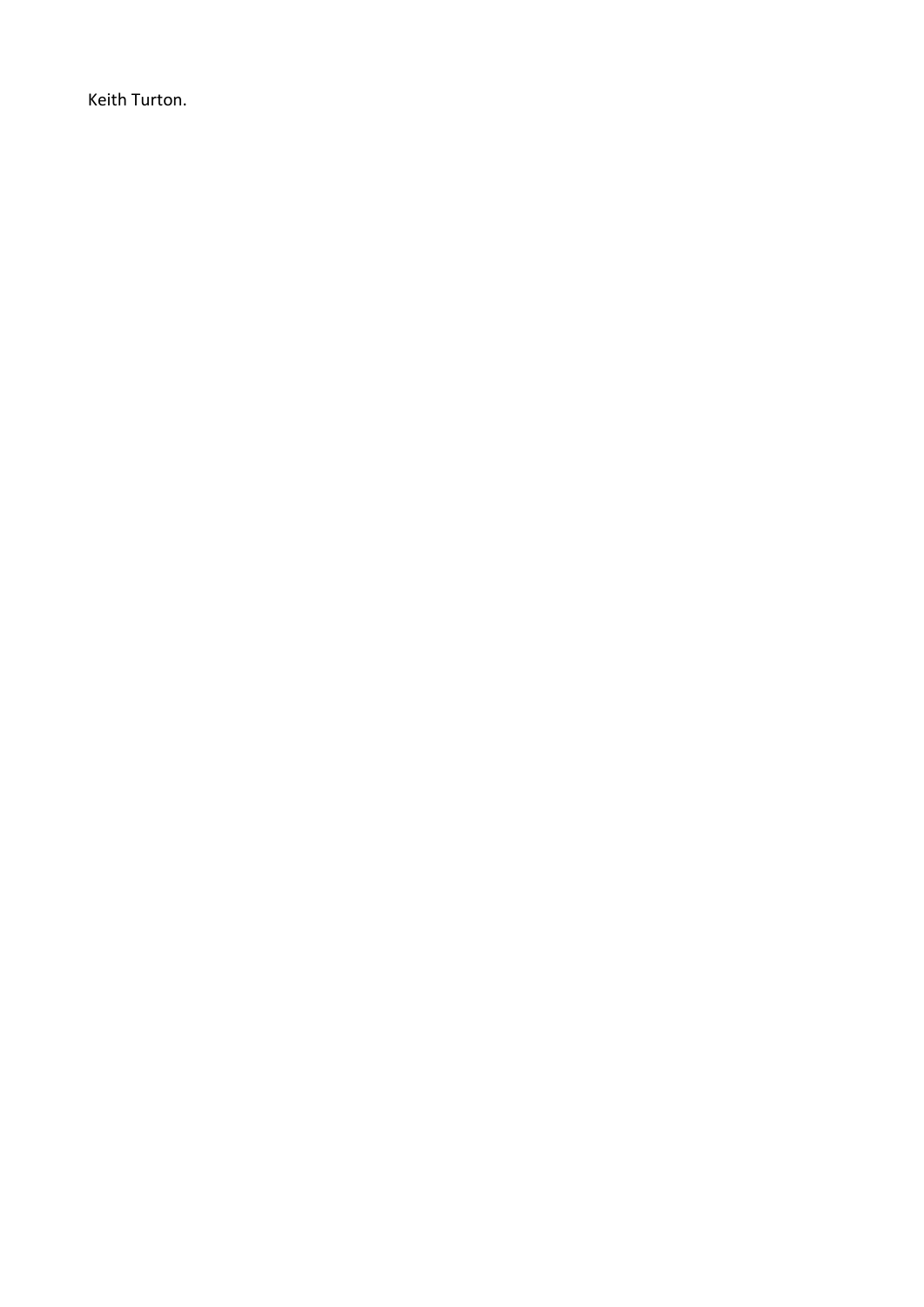# **OGSTON MONTHLY REPORT MARCH 2006 - 31 Days Covered - 96 Species**

Little Grebe has been seen quite regularly and is very vocal, Great Crested Grebe has been noted displaying quite often, the Little Egret first seen on 7th December was last recorded on 21st, maximum for Grey Heron was the forty nine birds seen on 15th which took exception to a passing Common Buzzard, two Mute Swans on 10th were new and were followed by three birds on 18th, single on 23rd and three birds present on 28th, 29th and 30th, thirty two Whooper Swans which flew north west on same date are candidates for bird of the month,( this same group were noted over Beeley Moor about thirty minutes later), these were followed on 21st by another twenty nine birds also moving north west. Two Greylag Geese which had a short stay on 18th were new, and three Egyptian Geese on 9th were a welcome addition to the year list, as were three Pintail on 11th, single Shelduck on 8th was followed by two birds on 11th,three female Red-breasted Merganser were also a welcome addition to the list, Goldeneye was seen on almost a daily basis with a maximum of fourteen on 11th and 12th (including three drakes).

Common Buzzard was noted frequently with a maximum of four on 23rd and 25th, four was also the maximum for Sparrowhawk on 1st, Kestrel had a best of three on 17th.A Red Kite recorded on the 25th was a very notable addition to the year list.

A Water Rail was heard on 10th, the first Oystercatcher of the year stayed for most of the 14th with another bird noted on 30th, whilst Dunlin was noted on 9th, 14th, 15th, and 24th, the first appearance of Redshank occurred on 12th with a second bird on 26th, and the first Curlew on 4th,whilst four Woodcock were seen leaving Carr Wood on 2nd.

The number of white winged gulls that have been recorded since the beginning of the year has been phenomenal. First on the list this month were two adult Mediterranean Gulls on3rd and 4th followed by an adult in summer plumage on 7th and 8th,Two Kittiwake on 10th were a very welcome addition to the year list, sixteen adults were recorded on 28th. Iceland Gull is by far the most recorded bird this month starting with 1-1st winter on 1st,and from 8th was recorded on fifteen consecutive days with single 1st winters on 8th, 10th, 11th, 14th, 18th, 20th and 21st and 22nd, 2-1st winter birds on 9th, 13th, 15th, 16th 17th and 19th, with two 1st winters and an adult present on 12th.Yellow-legged gull was noted on at least five occasions with 1st and 2nd winter and adult birds being seen. A 2nd winter Caspian Gull was noted on both 2nd and 17th.A 1st winter Caspian Gull was noted on 18th.An Iceland Gull flew through on 28th and a 2nd winter Iceland Gull was present on 29th.

Tawny Owl was heard on three dates calling from different locations, with one bird seen as it flew towards New Napoleon on 12th, whilst Little Owl was quite difficult to find. Great Spotted Woodpecker was seen very regularly with three a maximum on two dates, Green Woodpecker noted once on 9th also on same date Mistle Thrush noted carrying nesting material into roof of the lychgate at the church. The first Meadow Pipit of the year was recorded on 17th, other birds worthy of a mention were two Siskin noted during the guided bird walk on 4th, twenty Wigeon on 14th and thirty seven Pochard on 5th.Two additions to the year list came on 21st with a female Stonechat which unfortunately did not stay long, later in the day during the gull roost a Raven put in an appearance, with two more noted on 25th. The first record of the year of Linnet occurred on 24th.The first spring migrants were noted on 27th with one hundred Sand Martin and three Swallows seen on that date, the first Chiffchaff seen on 28th. Keith Turton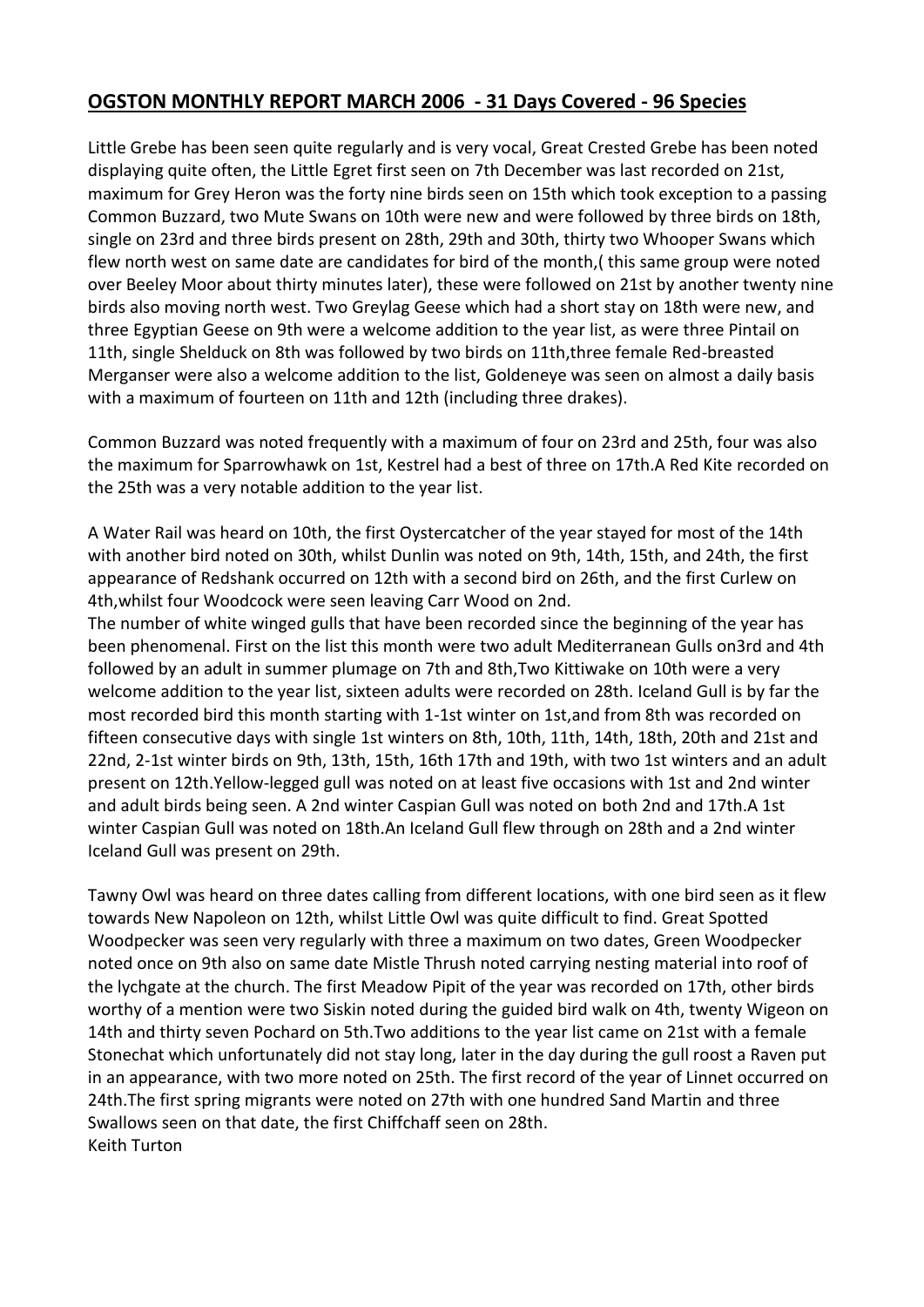#### **OGSTON MONTHLY REPORT APRIL 2006 - 30 Days Covered - 111 Species.**

Little Grebe have become very easy to find with a maximum of seven on 14th whilst Great Crested Grebe had a best count of twelve on 24th, Cormorant had a best count of twenty two on 24th.,Grey Heron although noted less frequently had a best count of forty-four on 3rd,two Mute Swans present on 14th and 17th with four birds on 15th. A single Greylag Goose was present on 9th with another on 21st, and the resident Canada Geese peaked at eleven on both 9th and 14th.Single records only of Wigeon and Pintail, with a best count of twenty two Tufted Duck on 24th, whilst Teal peaked at eight on 15th. A single Common Scoter on 16th was a very welcome addition to both the monthly and the year list, whilst eight birds (six males, two females), were present for most of 30th.

The second record this year of Red Kite was possibly the same wing-tagged bird seen in late March the bird has been seen on various occasions throughout the county. A Merlin made a fleeting appearance on 3rd; Common Buzzard has been noted on almost a daily basis with a maximum of four birds on 1st, both Sparrowhawk and Kestrel noted on five days with two birds a best count on 1st and 11th respectively. Peregrine was noted on two dates 14th and 15th, a Goshawk on the 1st was another very welcome addition to the year list. The first Hobby of the year was recorded on 29th during the breeding bird survey, it was also noted on two occasions on 30th.

Although the very high water levels may have influenced many waders to by-pass Ogston we have still managed to record nine species with Little Ringed Plover the most prominent, being noted on a daily basis, two Ringed Plover were present on 11th, single Dunlin on 16 and four flew through on 20th,single Common Sandpiper on 10th, 11th 14th and 16th with two birds on 15th and 17 and 21st, single Redshank on 1st and 15th with two birds on 18th, maximum of six Snipe on same date, single Curlew noted on five dates and three Woodcock on 3rd was a very good record .Green Sandpiper was recorded for first time this year again during the breeding bird survey.

Although the gull roost sadly has come to an end, there were six records of Iceland Gull during the month with the 10th being the final record for this period, all of 1st winter birds. The first terns of the year two Commons and one Arctic were present on 20th with four Commons on 21st whilst Three Arctic Terns flew through early on 27th.

Migrants began to arrive to arrive in March, mainly hirundines, were being noted much more regularly by mid-month with a maximum of six hundred Sand Martin on 8th, one hundred and fifty Barn Swallow on 9th, with fifty a best count for House Martin on 21st.The first Swift of the year was noted on 20th,whilst a White Wagtail was present on 11th and 21st, both a male and a female Redstart on 11th, with another male on 30th, the first Yellow Wagtails were present on 15th(both males) single on 18th four on 20th and eleven on 21st four birds on 22nd and 23rd and a single on 24th, 28th, 29th and 30thwhilst Blackcap and Willow Warbler were noted from 1st. Nineteen Chiffchaff were noted on 5th, and Lesser Redpoll recorded on six dates with a maximum of six birds on 18th, a single female Brambling near the members hide on 1st was a good record and two Tree Sparrow noted on 13th were a very welcome addition to the year list and were the first sightings for almost a year. The first Whitethroat of the year was singing in the west bank car park on 18th.

Single Wheatear (male) on 20th was followed by a pair on Plover Island on 21st with another single on 23rd with the first Cuckoo and first Reed Warbler on the same date. The first Lesser Whitethroat of the year was heard singing on 22nd with two Garden Warblers on the same date. The first Tree Pipit was recorded on 29th and again on 30th, Cuckoo was also noted on 30th. Three Siskin were noted on both 23rd and 24th near the fisherman's car park, whilst Yellowhammer were being noted as they moved back onto breeding territory on both Miller's Lane and Crow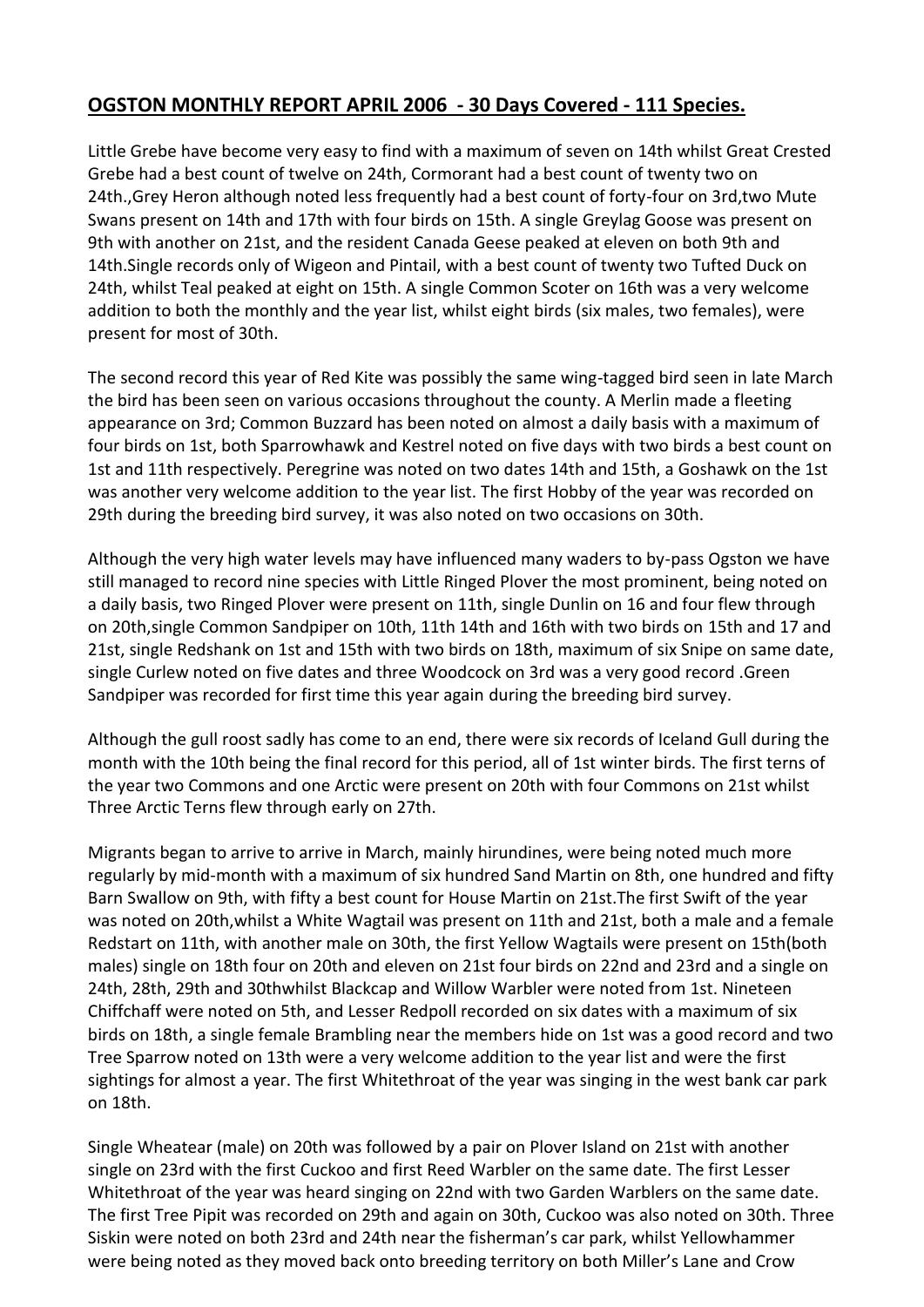Lane. A Lesser Spotted Woodpecker was heard drumming during the evening on 30th in the Ogston Hall area.

#### ALPINE SWIFT RECORD FOR OGSTON

The one hundred and fourth bird of the month was a first for Ogston and only the third record for Derbyshire. It arrived in the form of an Alpine Swift on April 27th. The bird was first seen from Butterfield Lane at 18.50 hours catching insects above Hall Drive Plantation, as it moved further to the north towards Ogston Hall, I ( the sole,) very fortunate observer moved to the Carr Pond area from where the bird could be seen easily without binoculars. After about eight minutes' deliberations, I made a decision and called 'Birdnet', the alert went out on the pager system and within twenty minutes everything became very hectic.

For the next two hours many people were able to enjoy the bird as it hawked for insects above the Hall, it was watched until 20.55 hours.

The bird was observed next day at 06.05 hours, 06.15hours and again at 06.45 hours when it was seen to fly the north west and subsequently disappeared from view and was not seen again.

The bird has already been made a candidate for bird of the month and the year and will be the illustration on the cover of the 2006 Annual Report.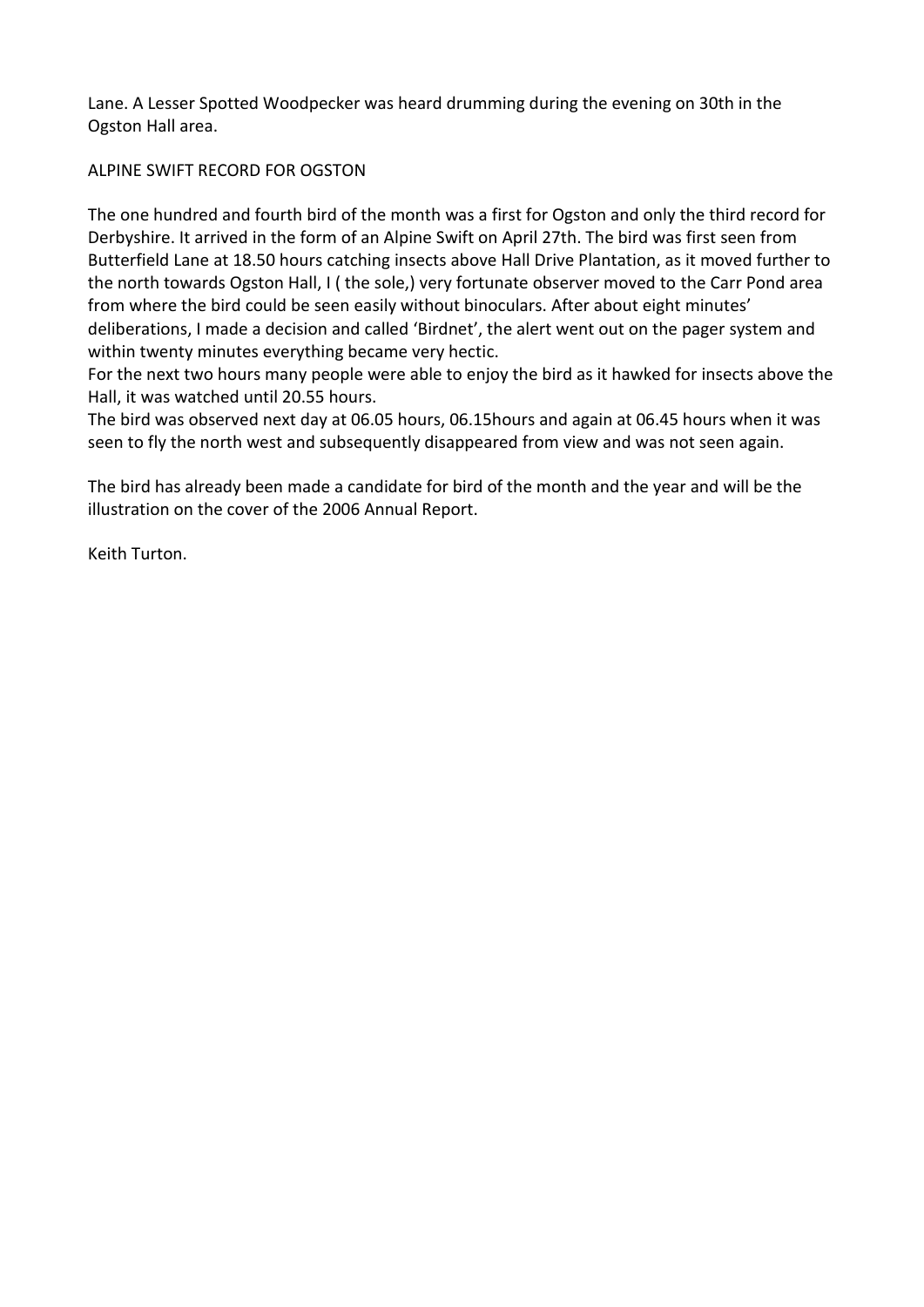### **OGSTON MONTHLY REPORT MAY 2006 - 31 Days Covered - 92 Species**

Little Grebe records were few with a maximum of two birds on both 10th and 27th, Great Crested Grebe had a best count of eleven on 10th with two young birds in Milltown Inlet on 9th.Cormorant were fairly constant with thirty on 31st, twelve Grey Heron were noted 27th. A Little Egret made a very brief but welcome visit on 6th, whilst Mute Swan were recorded on almost a daily basis with four a maximum, a pair of Shoveler on 8th,with two Shelduck present on 30th and a female Pochard were the only other wildfowl of note. Two Greylag Geese were present on 5th and the resident flock of Canada Geese increased when twelve goslings were seen.

Common Buzzard sightings were good with a maximum of three on 10th, Sparrowhawk were seen almost as frequently with a best count of two on 9th and sightings of Kestrel although not as frequent also had a best count of two on both 4th, 18th and 27th.Hobby was noted on at least eleven occasions with a maximum of three on 9th.

The very high water levels have accounted for the loss of at least one clutch of Lapwing eggs and predation by crows has robbed us of one clutch of Little Ringed Plover eggs. A wader total of nine species is quite good given the circumstances with a summer plumaged Turnstone topping the list for three days seven Dunlin were one of the highlights of 7th together with a single Whimbrel on same date which flew around the reservoir calling but sadly did not land. Oystercatcher was recorded on four dates with two a best on both 19th and 24th.Single 1st-summer Great Black Backed Gull and 1st-summer Yellow-legged Gull on 4th were worthy of a mention.

Very few Common Terns have been recorded, but twelve Arctic Terns on 1st must have been a nice sight. Cuckoo was noted on only two dates, which suggests a major decline of this species. The first record of Little Owl was not until 27th whilst Tawny Owl was heard calling on 7th. Just three sightings of Kingfisher and single Green Woodpecker, whilst Great Spotted Woodpecker was noted at least five dates. A huge number of Swifts c one thousand were noted on 17th together with c five hundred Barn Swallow and House Martin and one hundred Sand Martin. A single Tree Pipit was noted during May's guided walk together with a male Redstart and the first two Spotted Flycatchers of the year in the churchyard again on 6th,with three birds seen in a new location at Milltown Inlet,with possibly the same male Redstart noted again on 27th. Yellow Wagtails continue to be seen with at least eight records during the month.

Warblers are the main attraction at the moment with Sedge Warbler noted on most days and a maximum of three on 20th, Blackcap had a best count of nine during the breeding bird survey and Garden Warbler had a best of five on same date, Whitethroat peaked at eight early in the month, Lesser Whitethroat noted on just five dates with a best of two, and four birds were the best count for both Willow Warbler and Chiffchaff.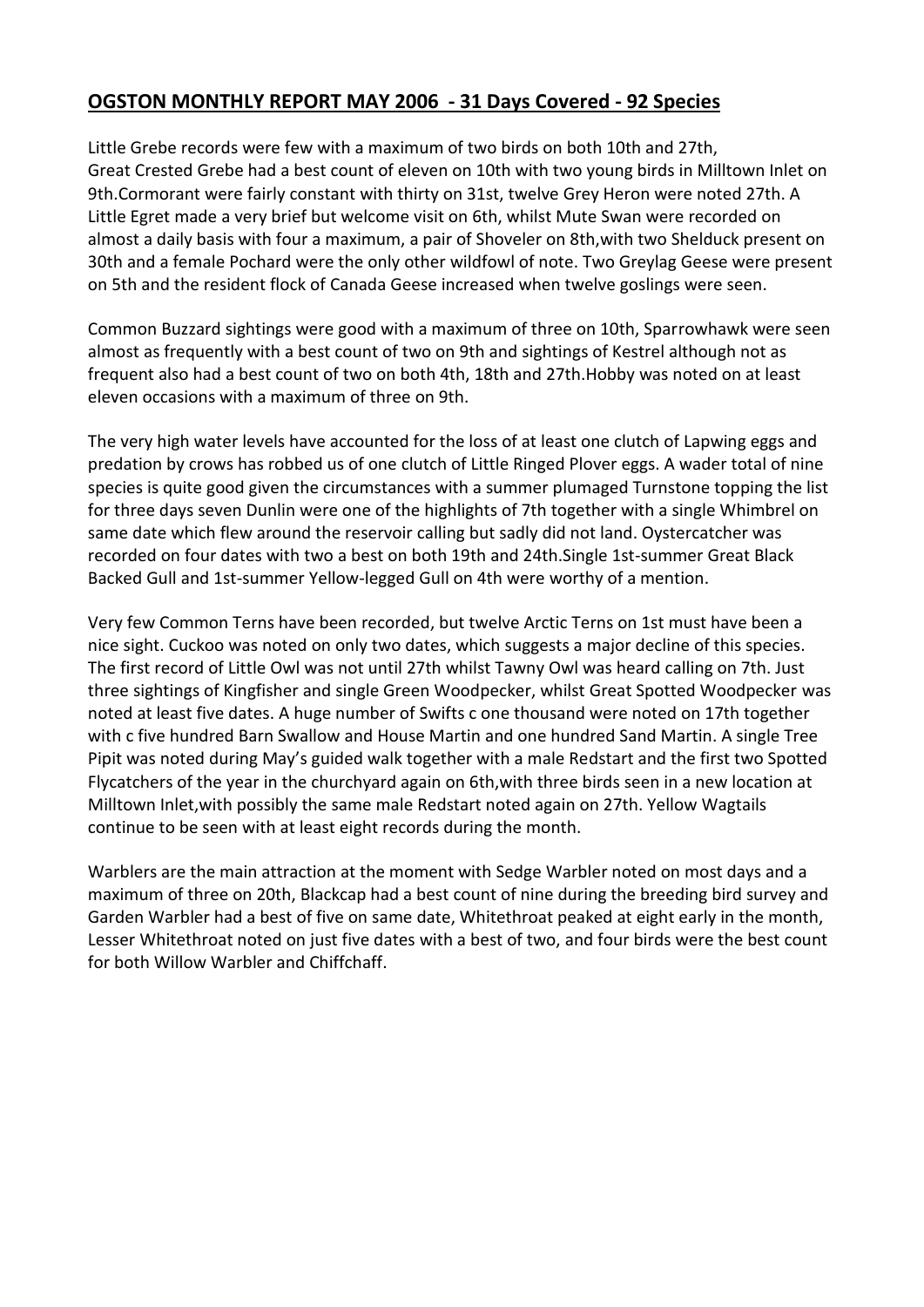# **OGSTON MONTHLY REPORT JUNE 2006 - 30 Days Covered - 83 Species**

Very few Little Grebe records this month with two birds a best count on 11th and 26th,whilst Great Crested Grebe was seen much more frequently with a maximum of twenty eight on17th, including two well grown juveniles in Milltown Inlet, Cormorant numbers peaked at forty nine birds on 16th, whilst thirty three Grey Herons on 24th was a good record. Two Mute Swan were present on almost a daily basis, a single Pochard on four dates was an excellent record for this time of year, with five birds present 25th and a single bird on 26th, whilst Tufted Duck was present on almost a daily basis with a best count of sixteen on 10th. A single drake Teal was new on 28th and was present at month endA single male Gadwall was present at the beginning of the month. Many juvenile birds were noted during the month species included Coot, Moorhen, Mallard, Grey Heron, Great Crested Grebe and Canada Goose,

Sightings of Common Buzzard, Sparrowhawk and Kestrel were very few although four Kestrel were seen in the lower Amber area during the monthly walk, with Hobby noted on just three occasions. The bird of the month and only the seventh Ogston record came in the form of a Red Kite almost at the end of Junes guided walk and around twenty people were able to watch and enjoy the bird for a few minutes as it flew in over the West Bank and very slowly made its way to the south east over the dam wall and unlike the birds seen in the area recently this particular bird had no wingtags.

A very welcome addition to the year list was a Red-legged Partridge seen in the vicinity of Brackenfield Church on 12th.

With the very high water levels being maintained the wader species was down to just seven, Little Ringed Plover, Ringed Plover, Oystercatcher, Curlew, Lapwing, Redshank and Common Sandpiper.

Common Tern was present almost on a daily basis with a maximum of ten on 24th with seven of the birds moving straight through. There was a single record of Green Woodpecker on 21st and five records of Great Spotted Woodpecker with a maximum of three on 5th and an adult feeding young on the Lower Amber during the guided walk, with Kingfisher also being noted at the same location. A single Skylark on South Hill on 15th was a good record and five visits to the hide feeding station by Tree Sparrow was an excellent record and on at least one occasion a juvenile bird was noted.

Warblers have again been the main item of interest during the month Blackcap, Lesser Whitethroat, Whitethroat, Garden, Sedge, and Willow Warbler all noted. Spotted Flycatcher were well watched at Brackenfield Church with a record of two juveniles on 26th, two new locations were found for this species during breeding bird surveys, notably Milltown Inlet and opposite the North Bank Car Park area. Another notable find during June's breeding bird survey were two Willow Tits the first sighting for quite a few months.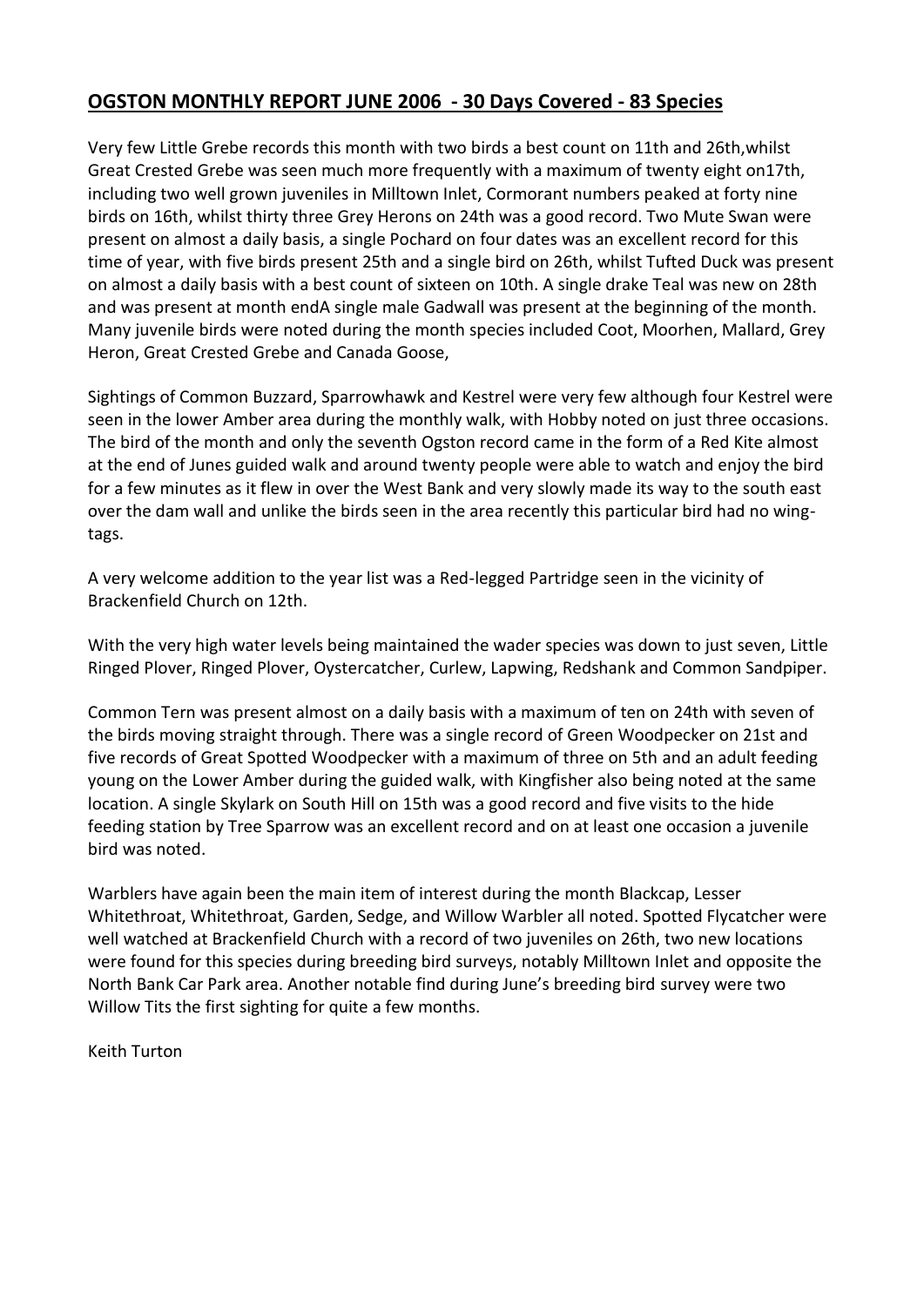# **OGSTON MONTHLY REPORT JULY 2006 - 31 Days Covered - 90 Species.**

Little Grebe recorded much more frequently than last month with a best count of ten on 5th(including 2 juveniles), whilst Great Crested Grebe was well noted with thirty-two a maximum on 7th (including five juveniles). Cormorant numbers were down into single figures for most of the month but a maximum of thirty nine on roosted on 20th.Maximum for Canada Goose was the seventy four on 6thwith one hundred and twenty five Mallard noted on 21st, twenty nine Tufted Duck were present in Wooley Bay on 5th (with three juveniles noted on 13th), whilst another brood of four was recorded on same date, and a single female Teal visited on 4th, 5th and 6th.The first candidate for bird of the month appeared on 6th when a Red-breasted Merganser was found, the bird stayed for four days and was last seen at 21.00 hours on 9th. Two Mute Swan were present for most of the month, and two Pochard were new on 13th with three present on 18th. A female Ruddy Shelduck (of unknown origin) was present on 16th from 09.55 until 10.30 when it was observed flying off to the north west, the only other previous records were of three birds present on two dates in 1982, and four birds together in front of the yacht club in 1999.

Although raptor records have been infrequent a total of four Common Buzzard were noted during Julys guided walk, three Kestrels were recorded on 7th and six separate records of Sparrowhawk with two birds recorded on 18th. First Hobby sighting of the month was of one bird over the west bank car park on 16th with another bird noted on 21st.

The drop in the water level during the month resulted in eleven different wader species being seen including Little ringed Plover, Ringed Plover (singles on 7th and 11th), Redshank (two on 2nd) single bird on 16th until 20th at least, Lapwing maximum of fifty five on 2nd, Snipe (including thirteen on 5th), Common Sandpiper (including fourteen on 12th), single Green Sandpiper on five days from 3rd until 7th, the first Greenshank of the year on 13th,with two 17th and three 20th, whilst two Dunlin were new on 21st.The second candidate for bird of the month were the twelve Black-tailed Godwit all in summer plumage which spent the day in front of the members hide, before flying off to the south west at 20.00 hours. The birds were a very welcome addition to the year list and were seen by many during their short stay, there were also five birds present on 25th and a single on 31st.

Common Tern was present on a daily basis with a maximum of eight on 1st, at least eight sightings of Little Owl with two birds on 19th, Kingfisher noted on at least eight occasions with two in Milltown Inlet on 10th.A Lesser Spotted Woodpecker was a very lucky find on Crow Lane on 17th.

Most warblers were noted during the month including Garden Warbler, Blackcap, Sedge Warbler (one seen carrying food on 4th), Whitethroat (one juvenile 20th), Chiffchaff, Willow Warbler (two adults+ two juveniles on 20th), and a Reed Warbler on at least ten occasions. Spotted Flycatcher (two birds) was recorded opposite the north bank car park as well as the regular pair in Brackenfield Churchyard, with four birds noted on 17th. A Tree Sparrow was on the members hide feeders on 9th.A single Meadow Pipit was noted near Amber Cottage on 21st.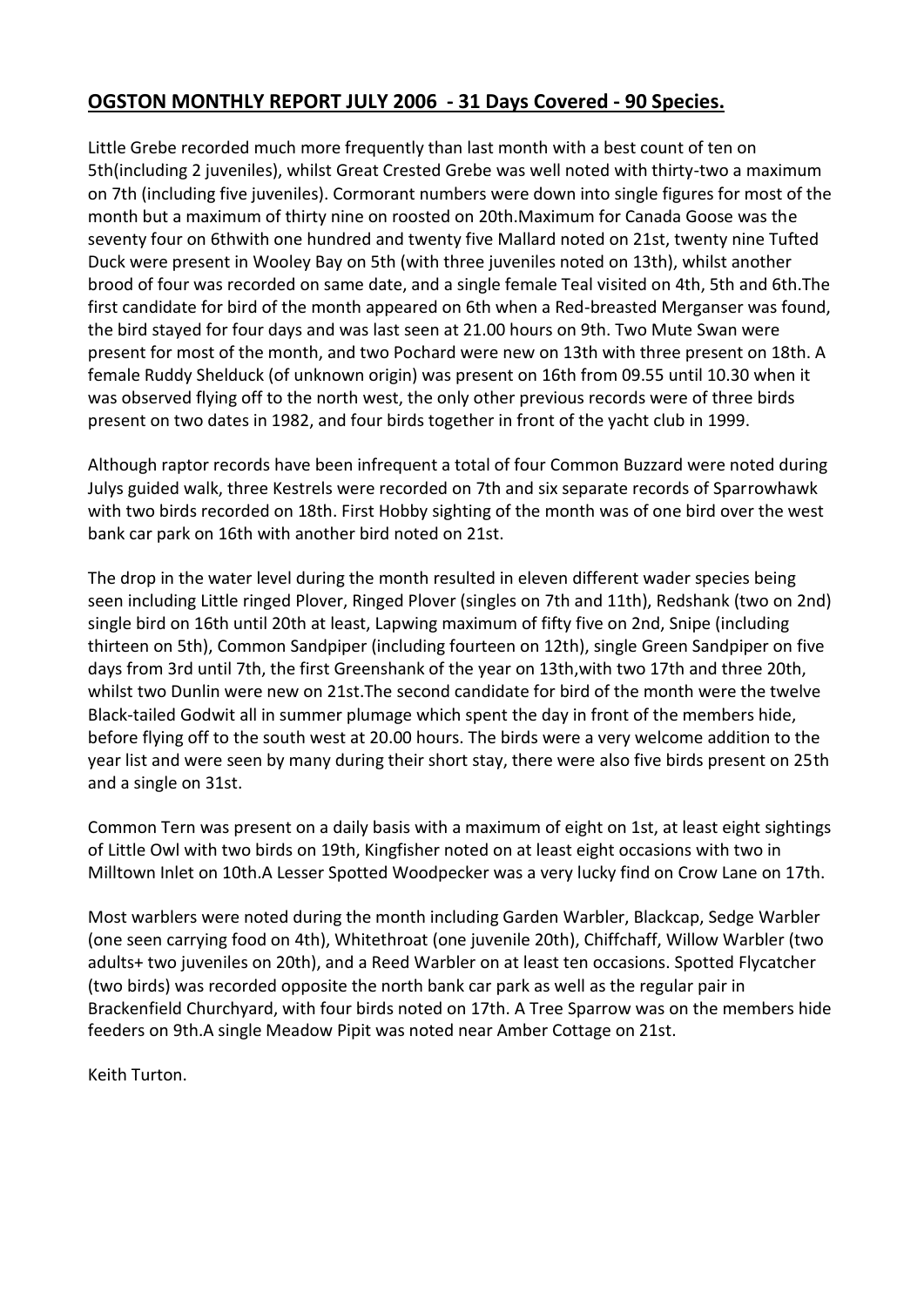# **OGSTON MONTHLY REPORT AUGUST 2006 - 31 Days Covered - 97 Species.**

Frequent sightings of Little Grebe during the month with eight birds a maximum on 8th, whilst seventeen Great Crested Grebe were noted on 10th, Cormorant numbers were on the increase with fifty-two recorded on same date. Single Little Egret was recorded on consecutive days from 5th until 9th when it was joined by a second bird until 12th with a single bird on 27th. Grey Heron noted on a few occasions with seven a maximum on both 12th and 16th. Five Greylag Geese were new on 10th but only stayed for the day, Canada Geese peaked at two hundred and fifteen on 26th, and three Egyptian Geese were new on 17th and remained until 24th with a single bird on 25th. Four Shelduck were present most of the day on 18th, whilst the first Mandarin (female) was present on 17th and nineteen Teal was a good count on 26th. A Goosander (redhead) flew in from the south to the northwest on 27th.

Seven species of raptor during the month including the first record for Osprey at the reservoir this year, present on 22nd and 23rd. Buzzard noted on at least twelve occasions with a juvenile on 20th and a total of five birds seen on 30th(with three birds in the air simultaneously), Hobby likewise seen on twelve dates with two on 20th and a juvenile on 19th. Kestrel noted on just three occasions and Peregrine on five dates with a juvenile on 24th.

A good month for waders with the best day 3rd when seven species were seen including a welcome addition to the year list in the shape of a Sanderling. Other waders recorded included Oystercatcher single 3rd, Dunlin (maximum four), Green Sandpiper (maximum two), Common Sandpiper (maximum three), single Black-tailed Godwit and Curlew (maximum three) 21st, together with Little Ringed Plover (maximum three), Ringed Plover two birds on 26th followed by four on 30th and eight birds on 31st, Lapwing (maximum 95), Common Snipe (maximum four) and Redshank being seen on four dates which increased the total to twelve species for the month.

Common Tern was recorded on eleven dates with a maximum of six birds on 17th, and a very welcome addition to the list arrived on 11th when two Little Tern were seen very briefly, before flying off to the south-west.

Green Woodpecker was noted on three dates and Great Spotted Woodpecker on six, Kingfisher became much easier to record with two adults feeding three juveniles in Milltown Inlet on 5th and four birds noted on 12th.

Grey Wagtail was recorded on at least seventeen dates with a maximum of six on 10th whilst there were three records of Yellow Wagtails all single birds and a single White Wagtail on 5th.A notable addition to the year list occurred on 19th when a Whinchat was found on the west bank.

Spotted Flycatcher recorded on only seven dates with three a maximum on both 8th and 30th. All the regular warblers were noted throughout the month and juveniles were seen of Garden Warbler, Blackcap, Chiffchaff, Willow Warbler, Whitethroat and Sedge Warbler. Reed Warbler was noted on at least eight dates whilst Willow Tit was recorded on six dates with four a maximum on 26 and finally two Ravens seen on 30th were the only other birds of note and the first record for quite some time.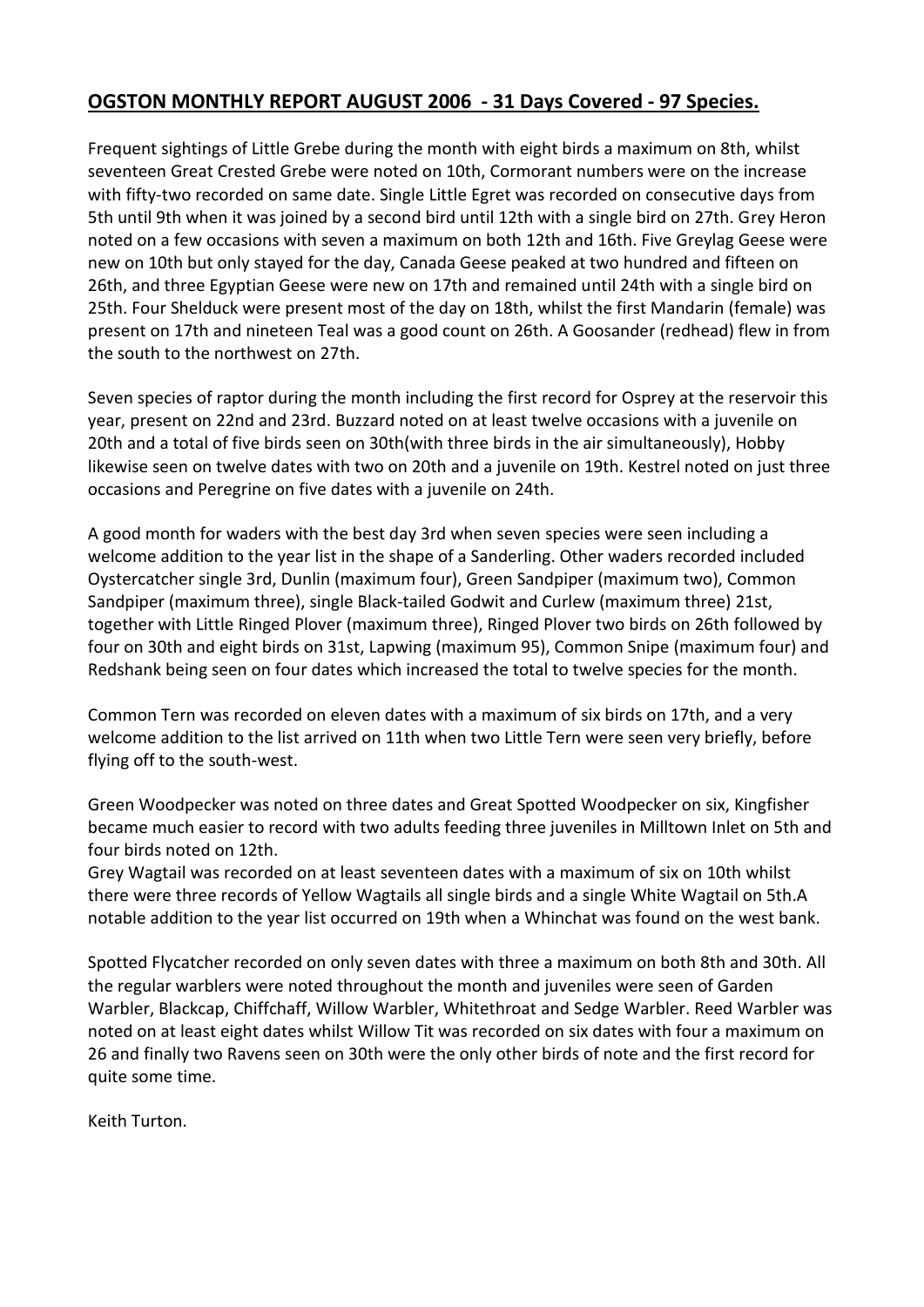### **OGSTON MONTHLY REPORT SEPTEMBER 2006 - 30 Days Covered - 89 Species**

Little Grebe was seen quite frequently with a maximum of six on 26th, Great Crested Grebe had a best count of ten on same date, whilst Cormorant figures reached fifty-five on 15th. There were three records of Mandarin Duck one on 4th and a second bird on 25th and a juvenile male on 29th, Wigeon was noted on at least ten occasions with a maximum of nine on 16th, whilst Mallard peaked at one hundred and eighty on 7th. A juvenile Pintail was noted on 16th, two Gadwall were present for one day on 10th with five birds present on 27th, and two records of Pochard during the month, two Goosander (female) were a good record on 2nd. A single Greylag Goose was new on 24th and 25th and was joined by three others on 26th.

Two records of Osprey on 6th and 12th slightly improved the count for that species in what has been a very mediocre year by Ogston's standards, ( only four birds during the year). Common Buzzard was noted on at least six dates with four birds a maximum on 18th, Sparrowhawk noted on 9 occasions with a best count of three on 18th, whilst Kestrel was only noted on five days, with two a maximum on 20th. A single Peregrine was a good record on 9th and a Merlin seen on 16th was only the second record of the year. Hobby was recorded on only four dates, with the last sighting on 17th.

With favourable water levels at the start of the month, twelve species were recorded including three additions to the year list. A Bar-tailed Godwit that was first seen on 4th stayed for eleven days in total, the juvenile bird was the first record of this species since 2004. The second addition to the year list arrived in the form of three Curlew Sandpiper, which were seen first on 12th and were enjoyed by many people during their four-day stay. The birds were the first recorded at Ogston since September 2002.

The third addition to the year list was a Ruff found during the late evening on 5th but sadly not present the next day. Other waders recorded during the month were Little Ringed Plover (max four), Ringed Plover (eight), Common Sandpiper (three), Common Snipe (thirteen), Dunlin (four), Curlew (two), Greenshank (single), Lapwing (one hundred and ten) and finally a Green Sandpiper, which flew in at 18.15 hours on 26th and was in front of the public hide at dusk, with possibly the same bird on 28th.

Kingfisher was recorded on least six dates, with Green Woodpecker noted on five occasions. Wheatear was recorded on three dates 10th, 26th and 29th, a juvenile Arctic Tern was a very good record on 16th. Hirundine numbers became very depleted towards month end but five House Martin were seen on 26th and a single Sand Martin on 20th.

Three Grey Partridge, which were seen in a stubble field close to Brackenfield Green, were a very welcome record of this declining species in the Ogston recording area and constitutes the third record for this year, another covey of six birds were observed flying across the road in the vicinity of Amber Cottage(bringing the total up to thirteen birds for the year). There were five records of Yellow Wagtail during the month with a best count of two on 5th.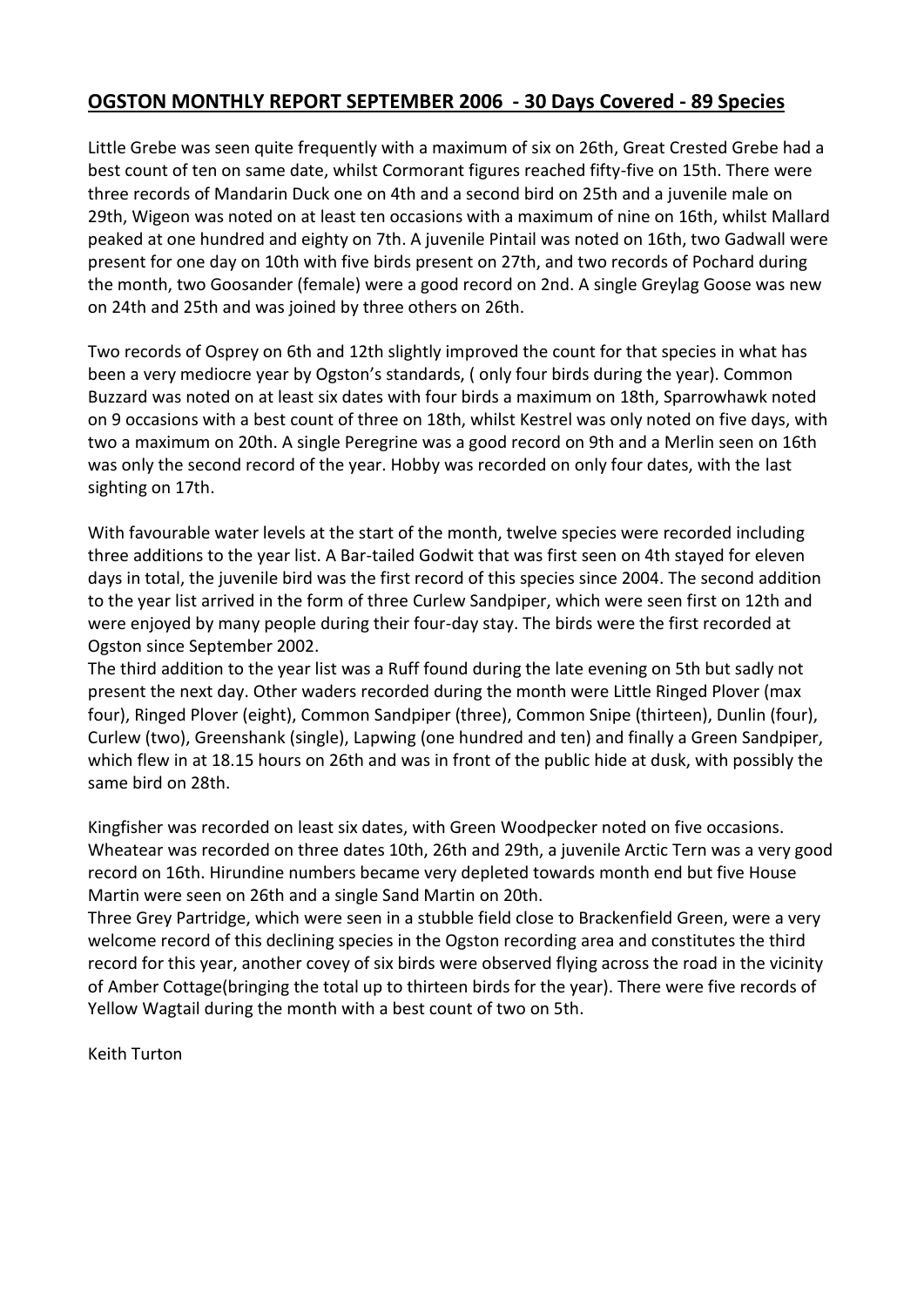#### **OGSTON MONTHLY REPORT OCTOBER 2006 - 31 Days Covered - 81 Species.**

Little Grebe was noted on a more regular basis with a maximum of nine on 17th, whilst Great Crested Grebe had a best of ten on same date, Cormorant numbers peaked at forty on 6th. The resident flock of Canada Geese reached a peak of two hundred and twelve on 28th, a single Grey lag Goose was present on 12th, and a skein of one hundred and ten Pink-footed Geese flew northeast on 11th.Both Mute Swan (two adults and three juveniles noted on two dates) and singles on a further five dates, and Whooper Swan (three roosted on 7th) were recorded during the month. Three Shelduck were present on 12th; Tufted Duck numbers were constant throughout the month and reached a peak of eighty-one on 31st, Wigeon numbers fluctuated during the month with a best of thirty seven on 11th, eighteen Pochard were noted on 17th, whilst there was a single records of Gadwall on 8th. Mandarin Duck (immature male) 2nd and an adult drake on 27th. Two records of Goosander (21st and 26th) and three records of Goldeneye (17th, 18th and 21st). Teal was noted on most days with a best count of twenty-eight on 27th.

Common Buzzard was noted on nine dates with a maximum of five birds on both 6th and 12th, Sparrowhawk was noted on fifteen occasions with a maximum of three on 3rd,Kestrel also had a best of three on 12th and there were two Peregrine records on 8th and 17th.

Waders were very scarce (only four species noted) but they did give us one candidate for bird of the month in the form of a Grey Plover, which unfortunately did not land and was only present for a few minutes, it was seen by just a single observer and was a very welcome addition to the year list. Lapwing numbers built to one hundred on 11th but declined after that, (although with very high water levels and the tall vegetation it has become very difficult to obtain accurate figures), Common Sandpiper was seen on two dates (4th and 6th) and Common Snipe seen on at least fifteen dates, with a maximum of nineteen on 11th. The second candidate for bird of the month was a Black Tern, which stayed for less than twenty minutes on 16th, not recorded at all in 2005 it provided us with yet another addition to the year list.

Tawny Owl was heard on two dates (13th and 14th) and there was a single record of Little Owl on 23rd. Kingfisher was noted on at least eleven dates, with just one record of Green Woodpecker. Recorded on five dates during the month, the latest record of two Barn Swallow making their way south was on 12th, Skylark was noted on three dates 12th(two) 23rd(five) and 25th(two), whilst Meadow Pipits were seen on at least twelve days with a best count of six on 17th.

Fifty Linnet on 6th was a good count as was six Goldcrest on 18th, Willow Tit was recorded on at least five dates with two a best count on 11th, 14th and 22nd. A male Blackcap was seen on 25th and Raven was recorded on two dates with two birds on 4th and a single on 24th. Gull numbers began to increase towards month end with circa three hundred Black-headed Gulls on 25th and circa two hundred and fifty Lesser Black Backed Gull on 27th.The first Redwing were noted in the Brackenfield Green area when forty-five were seen on 25th.Stonechat was recorded on at least eleven dates during the month.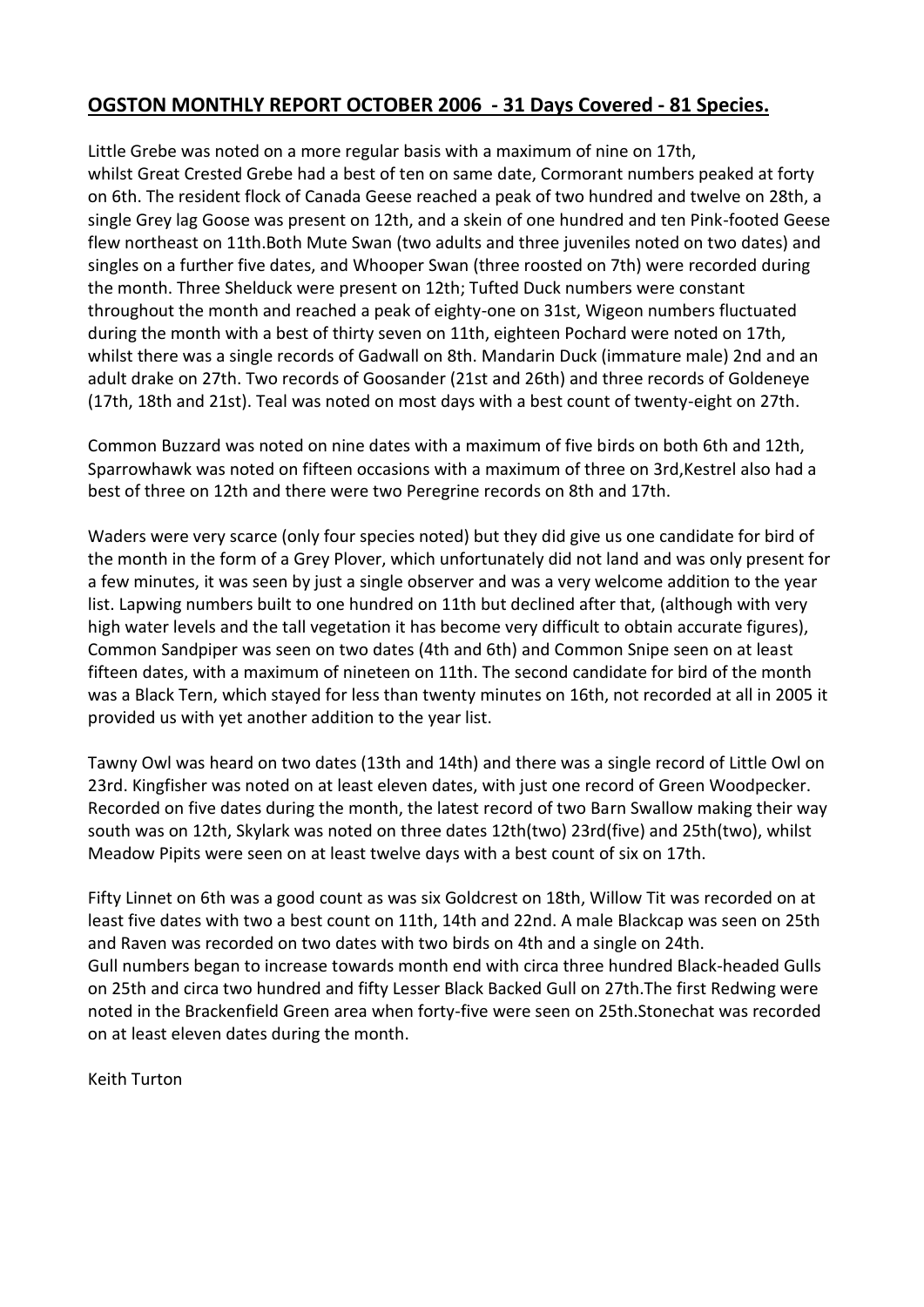# **OGSTON MONTHLY REPORT NOVEMBER 2006 - 31 Days Covered - 86 Species.**

Little Grebe has been fairly easy to see in both Chapel Bay and Milltown Inlet, with a best count of nine on 14th, Great Crested Grebe had a maximum of fourteen on 2nd and fifty-five Cormorant were recorded on the last day of the month. Grey Heron had a best count of five on 3rd, whilst a juvenile Mute Swan was present on four dates and two Whooper Swan spent most of the 9th at the reservoir. The resident Canada Geese peaked at one hundred and eighty three on 22nd, whilst three Shelduck were present on 2nd with two more on 25th, Wigeon had a best count of eleven on 2nd and Teal reached a maximum of forty-three on 14th whilst nineteen was the top figure for Pochard on 12th and Tufted Duck numbers reached fifty five on 1st.Goldeneye were present on at least twenty-one dates with a best count of eight on 2nd. There were single Goosander on 10th, 13th, and 25th with eleven birds present on 22nd.

Raptor sightings were very scarce all month with three a maximum for Common Buzzard on 5th, two birds a best count for both Sparrowhawk and Kestrel on 3rd and 12th respectively. A single Goshawk that flew across the hide lane on 25th was the first sighting for some time.

Wader records were few and far between but the resident Lapwing flock increased to two hundred and thirty on 14th, whilst Common Snipe had a best count of twenty-five on 25th, a single Dunlin was present on 6th with four more present on 25th, a single Curlew flew through to the north west on 2nd.

The gull roost began in earnest from the beginning of the month and so far there have been five sightings of 1st winter Mediterranean Gull on 10th, 12th, 16th, 17th and 21st, Yellow-legged Gull has been recorded on at least twenty-four dates with a best count of eight birds on 12th, with 1st, 2nd 3rd winter and adult birds present, Caspian Gull has been noted on at least fifteen dates, with 1st winter and adult birds seen. The leading candidate for bird of the month made a first appearance on 12th in the form of a 1st winter Glaucous Gull (the fourth earliest ever at Ogston), the bird has been present on at least fifteen occasions and was joined by another 1st winter on 20th, 21st and 23rd. The first Iceland Gull of this second winter period, a 1st winter bird was seen first on 21st and has been noted on at least six more dates, 22nd, 23rd, 25th, 26th, 28th and 29th.

An early morning visual migration watch on 3rd produced three thousand five hundred Woodpigeon, three hundred and fifty Redwing, one thousand five hundred and thirty Fieldfare, seven hundred and ninety Starlings, twenty-four Brambling and sixty-seven Siskin.

Six Grey Partridge crossing the road at the top of South Hill on 6th was another good record for this declining species, a single Water Rail was noted on 1st until 7th again on 21st and 26th, Tawny Owl has been heard on at least twelve dates with three birds calling on 12th from different locations. A single male Blackcap was recorded on both 4th and 25th, Raven records have been exceptional with a single bird on 13th, two on 21st, four birds on 23rd, another single on 25th and three birds on 26th.

A possible Marsh Tit was heard calling from the Carr Pond area on 5th